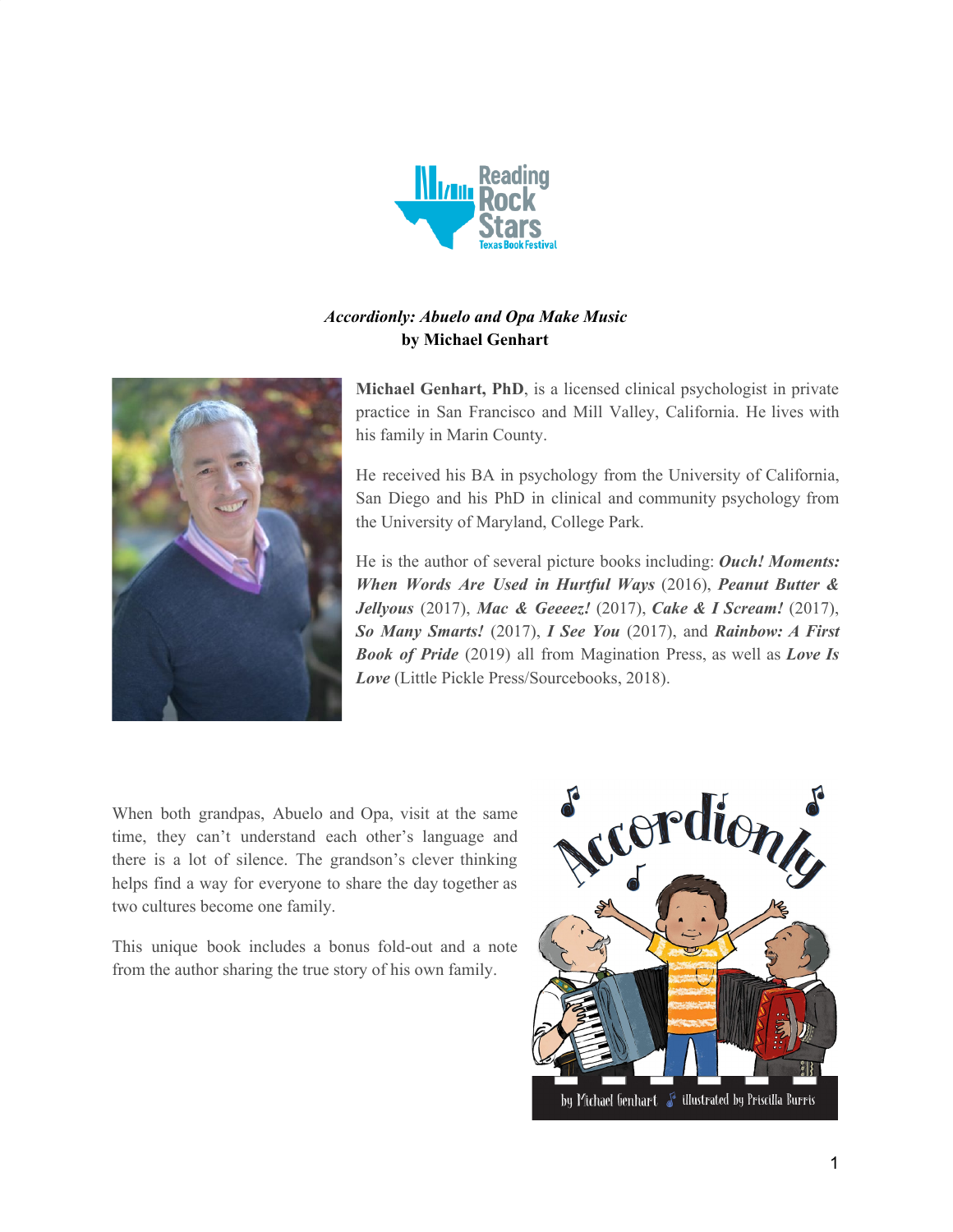### **RRS connection to TEKS: Please refer to TEKS for English Language Arts and Reading**

- *● Comprehension skills*
- *● Response skills*
- *● Author's purpose and craft*
- *● Composition I: listening, speaking, reading, writing, and thinking using multiple texts--writing process.*
- *● Composition II: listening, speaking, reading, writing, and thinking using multiple texts--genres.*
- *● Inquiry and research*

### **Relevant Vocabulary:**

- German and Spanish multiculturalism
- Tradition
- Mariachi band / Ranchera music
- Family
- Accordion / piano / harmonica
- Community cultural wealth
- Abuela / abuelo
- Opa / oma
- Yodel
- Polka dance
- Funds of knowledge
- Culture / heritage
- Rituals
- Folklorico
- Harmony
- Language brokering
- Community Cultural Wealth

### **Pre-reading engagement:**

- What does an author do? What does an illustrator do?
- Think about the title of this book and its cover illustration. How does it make you feel? What does it make you think about?
- Who might the characters on the cover be?
- What genre do you predict this book will be?
- Ask your librarian about where to find more latinx and german books or books about music.
- Read the author's biography together. What did you find interesting about him?

### **While/post reading engagement:**

- What do you know about an accordion? What is unique about this instrument?
- What country do you think the grandson's family is from?
- Take a close look at the picture of the family fiesta? What details stick out to you? What does this tell you about the relationship he has with his family?
- What does "opa" mean? What does this say about his family roots?